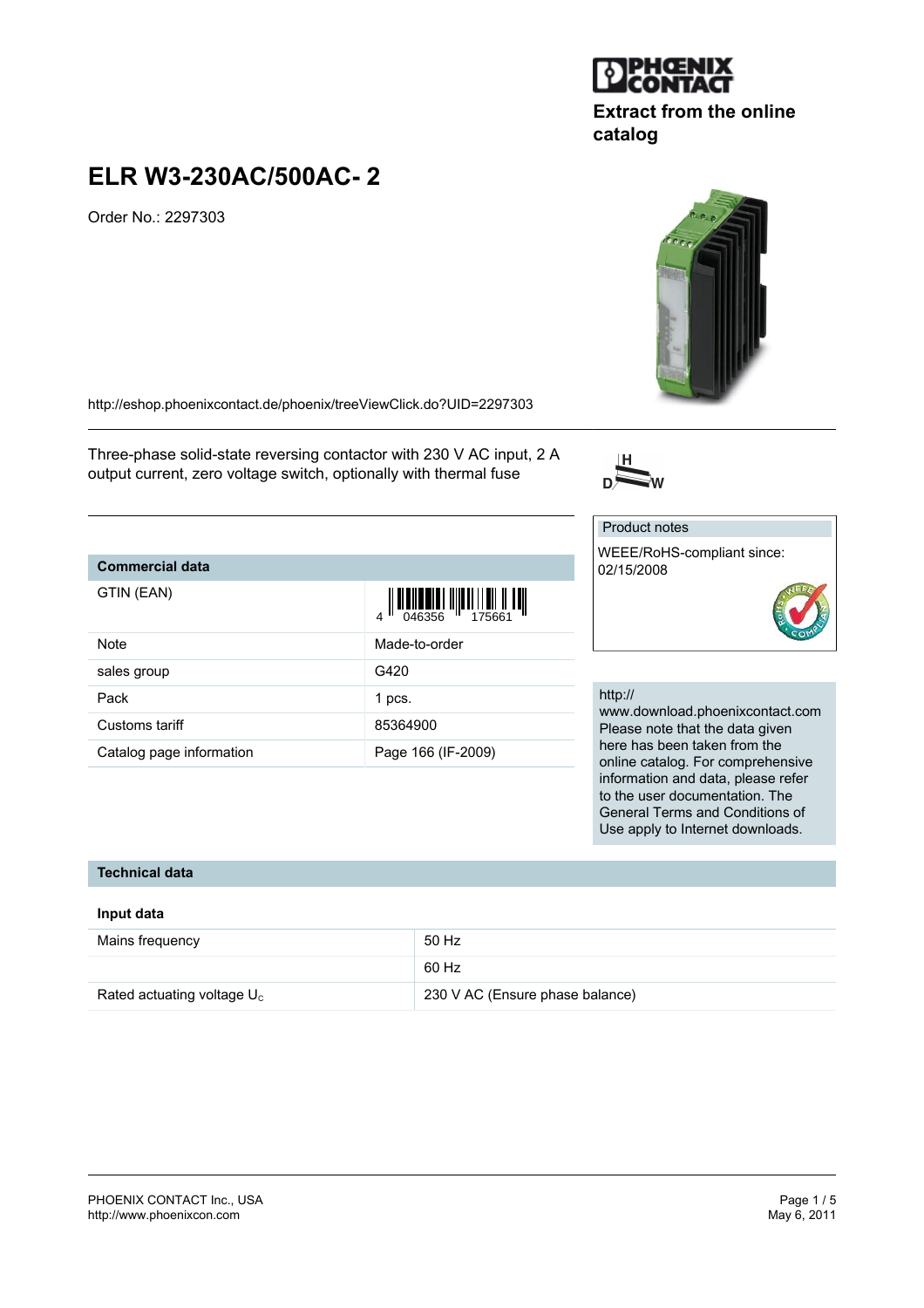| Rated actuating voltage range with reference to<br>$U_c$ | 0.41.1                    |
|----------------------------------------------------------|---------------------------|
| Rated actuating current $I_c$                            | $11.2 \text{ mA}$         |
| Switching threshold "0" signal, voltage                  | 48 V AC                   |
| Switching threshold "1" signal voltage                   | 96 V AC                   |
| Protective circuit                                       | Surge protection Varistor |
| Status display                                           | Yellow LED                |
| Indication                                               | Red LED                   |

# **Output data, load relay**

| Output name                   | AC output                     |
|-------------------------------|-------------------------------|
| Nominal output voltage        | 500 V AC                      |
| Nominal output voltage range  | 48 V AC  575 V AC             |
| Periodic peak reverse voltage | 1200 V                        |
| Load current                  | max. 2 A (see derating curve) |
| Leakage current               | 6 mA                          |
| Residual voltage              | < 1.5 V                       |
| Surge current                 | 200 A ( $t = 10$ ms)          |
| Max. load value               | 250 $A^2$ s                   |
| Type of protection            | <b>RCV</b> circuit            |
| Surge voltage protection      | > 575 V AC                    |

#### **Connection data**

| Connection method                      | Screw connection      |
|----------------------------------------|-----------------------|
| Conductor cross section solid min.     | $0.14 \text{ mm}^2$   |
| Conductor cross section solid max.     | $2.5$ mm <sup>2</sup> |
| Conductor cross section stranded min.  | $0.14 \text{ mm}^2$   |
| Conductor cross section stranded max.  | $2.5$ mm <sup>2</sup> |
| Conductor cross section AWG/kcmil min. | 26                    |
| Conductor cross section AWG/kcmil max  | 12                    |

# **General data**

| Width                           | 40 mm                        |
|---------------------------------|------------------------------|
| Height                          | 99 mm                        |
| Depth                           | $114.5 \text{ mm}$           |
| Test voltage input/output       | $5 \text{ kV}_{\text{rms}}$  |
| Ambient temperature (operation) | $-25$ °C $\ldots$ 70 °C $\,$ |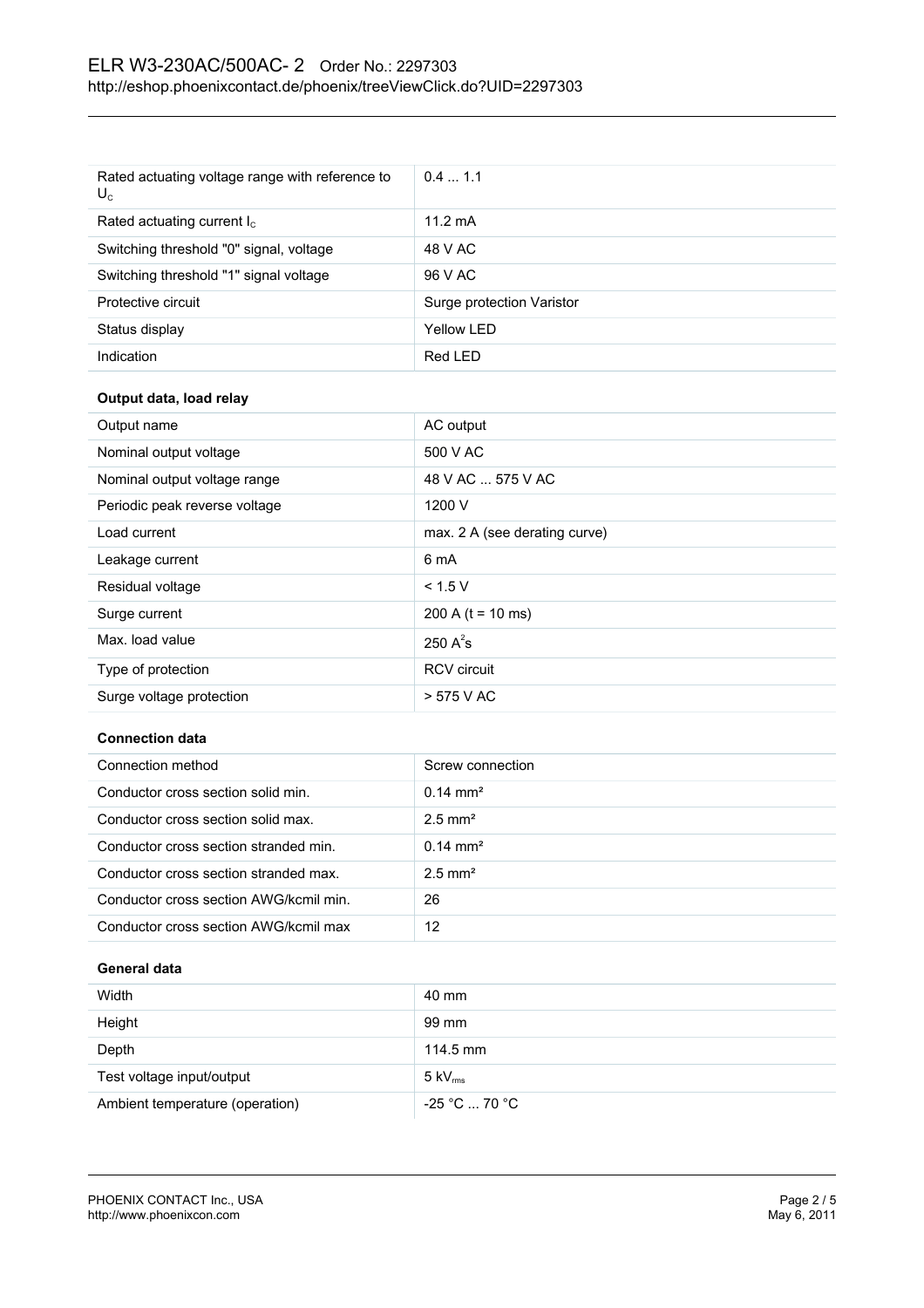# ELR W3-230AC/500AC- 2 Order No.: 2297303 <http://eshop.phoenixcontact.de/phoenix/treeViewClick.do?UID=2297303>

| Ambient temperature (storage/transport) | $-25 °C  70 °C$                                       |
|-----------------------------------------|-------------------------------------------------------|
| Mounting position                       | Vertical (horizontal DIN rail)                        |
| Assembly instructions                   | Can be aligned with spacing = 20 mm                   |
| Operating mode                          | 100% operating factor                                 |
| Degree of protection                    | <b>IP20</b>                                           |
| Name                                    | Standards/regulations                                 |
| Standards/regulations                   | <b>DIN EN 50178</b>                                   |
|                                         | EN 60947                                              |
| Name                                    | Power station requirements                            |
| Standards/regulations                   | DWR 1300 / ZXX01/DD/7080.8d                           |
| Name                                    | Air and creepage distances between the power circuits |
| Standards/regulations                   | <b>DIN EN 50178</b>                                   |
| Rated surge voltage / insulation        | 6 kV / Basic isolation                                |
| Rated insulation voltage                | 500 V                                                 |
| Pollution degree                        | 2                                                     |
| Surge voltage category                  | III                                                   |
|                                         |                                                       |

**Certificates / Approvals**

 $\sqrt[\alpha]{\mathbf{u}}$ us  $\mathbb{Q}_D$ 

Certification CUL Listed, UL Listed

Certifications applied for: GL

# **Diagrams/Drawings**

## Block diagram

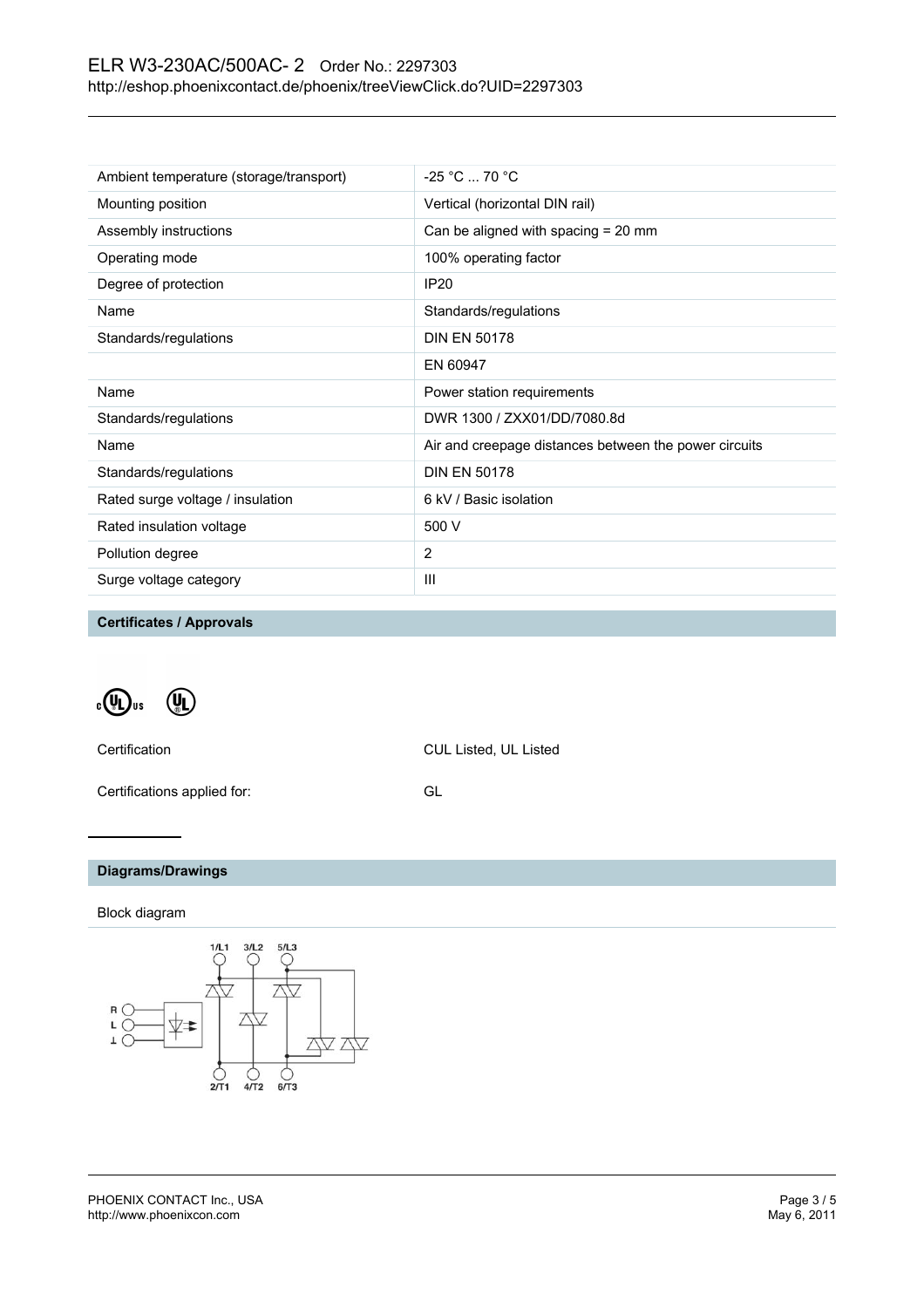